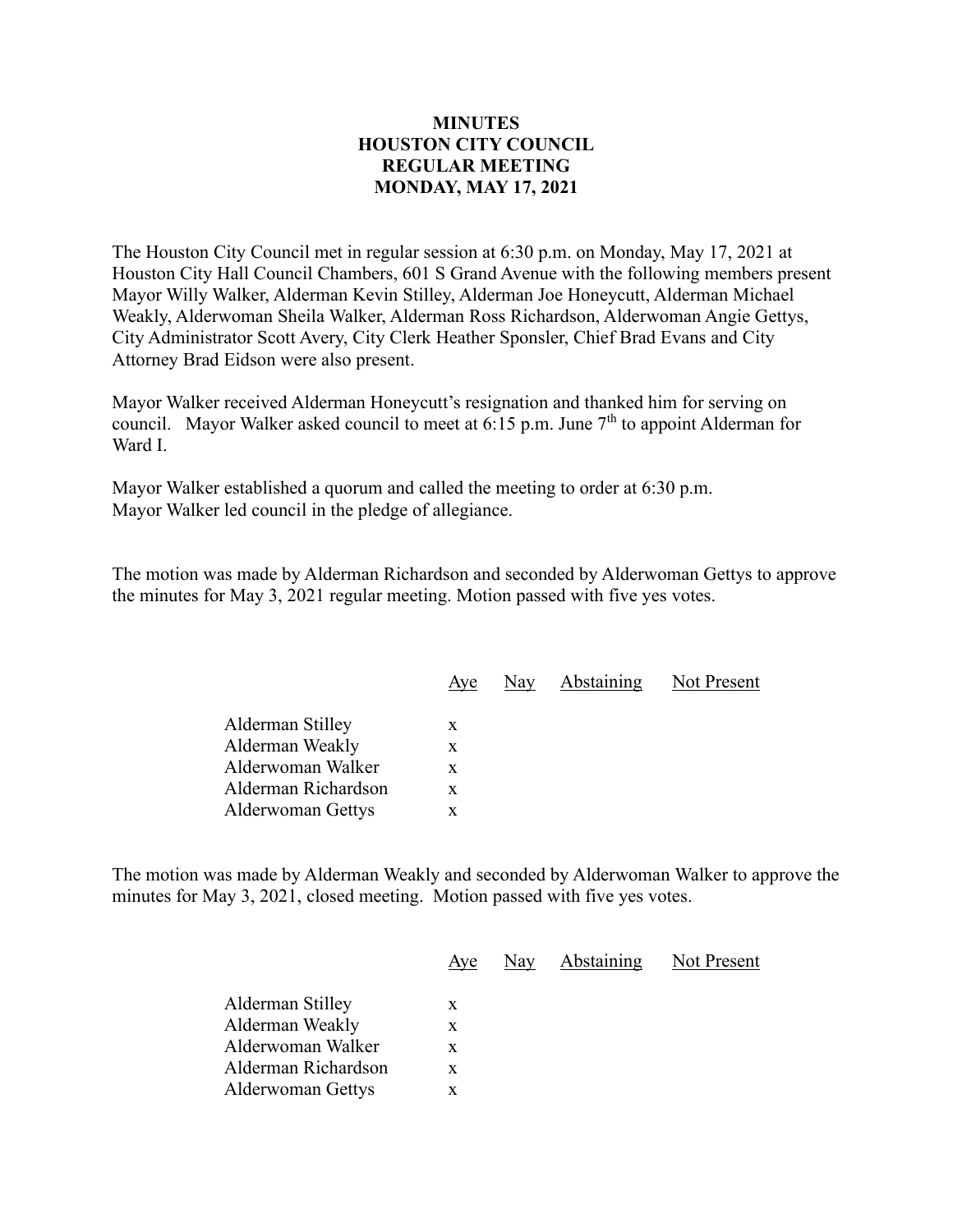The motion was made by Alderman Weakly and seconded by Alderwoman Gettys to approve payment for payroll of May  $10^{th}$ , 2021. Motion passed with four yes votes.

|                          | Aye | Nay Abstaining | Not Present |
|--------------------------|-----|----------------|-------------|
| Alderman Stilley         |     |                |             |
| Alderman Weakly          | X   | X              |             |
| Alderwoman Walker        | X   |                |             |
| Alderman Richardson      | X   |                |             |
| <b>Alderwoman Gettys</b> |     |                |             |

The motion was made by Alderman Richardson and seconded by Alderman Weakly to approve payment of invoices for May  $14<sup>th</sup>$  &  $17<sup>th</sup>$ , 2021 (\$145,814.62) as presented. Motion passed with five yes votes.

|                          | Aye | Nay | Abstaining | Not Present |
|--------------------------|-----|-----|------------|-------------|
| Alderman Stilley         | X   |     |            |             |
| Alderman Weakly          | X   |     |            |             |
| Alderwoman Walker        | X   |     |            |             |
| Alderman Richardson      | X   |     |            |             |
| <b>Alderwoman Gettys</b> |     |     |            |             |
|                          |     |     |            |             |

Guest: Karen James with Drury University distributed handouts of courses and different grants available to those who apply.

Alderman Weakly volunteered to be on Planning and Zoning Board.

The motion was made by Alderman Weakly and seconded by Alderwoman Walker to approve Mayor's Appointments. Motion passed with five yes votes.

|                          | Aye | Nay | Abstaining | Not Present |
|--------------------------|-----|-----|------------|-------------|
| Alderman Stilley         | X   |     |            |             |
| Alderman Weakly          | X   |     |            |             |
| Alderwoman Walker        | x   |     |            |             |
| Alderman Richardson      | X   |     |            |             |
| <b>Alderwoman Gettys</b> |     |     |            |             |
|                          |     |     |            |             |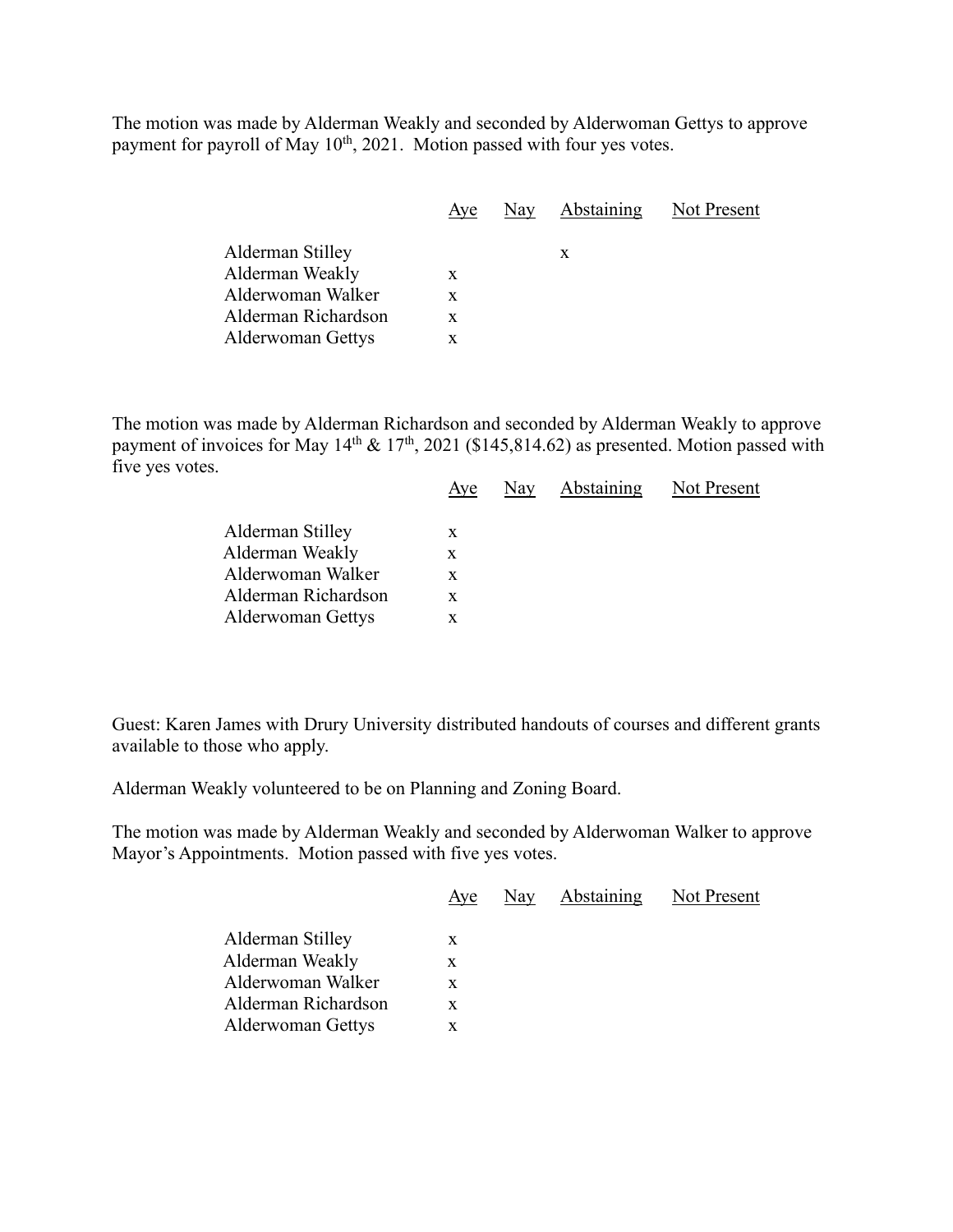The motion was made by Alderman Richardson and seconded by Alderman Stilley to accept bid from Sentinel in the amount of \$31,038.90 for fire equipment. Motion was passed with five yes votes.

|                          | Aye | Nay | <b>Abstaining</b> | Not Present |
|--------------------------|-----|-----|-------------------|-------------|
| Alderman Stilley         | X   |     |                   |             |
| Alderman Weakly          | X   |     |                   |             |
| Alderwoman Walker        | X   |     |                   |             |
| Alderman Richardson      | X   |     |                   |             |
| <b>Alderwoman Gettys</b> | X   |     |                   |             |
|                          |     |     |                   |             |

The motion was made by Alderman Stilley and seconded by Alderman Weakly to approve certification pay policy which will be \$100 per paycheck if fiber training is maintained. Motion passed with five yes votes.

|                          | Ave | $\frac{\text{Nay}}{\text{y}}$ | Abstaining | Not Present |
|--------------------------|-----|-------------------------------|------------|-------------|
| Alderman Stilley         | x   |                               |            |             |
| Alderman Weakly          | X   |                               |            |             |
| Alderwoman Walker        | X   |                               |            |             |
| Alderman Richardson      | X   |                               |            |             |
| <b>Alderwoman Gettys</b> | x   |                               |            |             |
|                          |     |                               |            |             |

Bill 108 to become Ordinance 2021-108 (Jviation Contract for runway lights). The motion was made by Alderman Richardson and seconded by Alderman Weakly to place Bill 108 on first reading by title only. Motion passed with five roll call votes.

|                                                                                                             | Aye                   | Nay | <b>Abstaining</b> | Not Present |
|-------------------------------------------------------------------------------------------------------------|-----------------------|-----|-------------------|-------------|
| Alderman Stilley<br>Alderman Weakly<br>Alderwoman Walker<br>Alderman Richardson<br><b>Alderwoman Gettys</b> | X<br>X<br>X<br>X<br>X |     |                   |             |
|                                                                                                             |                       |     |                   |             |